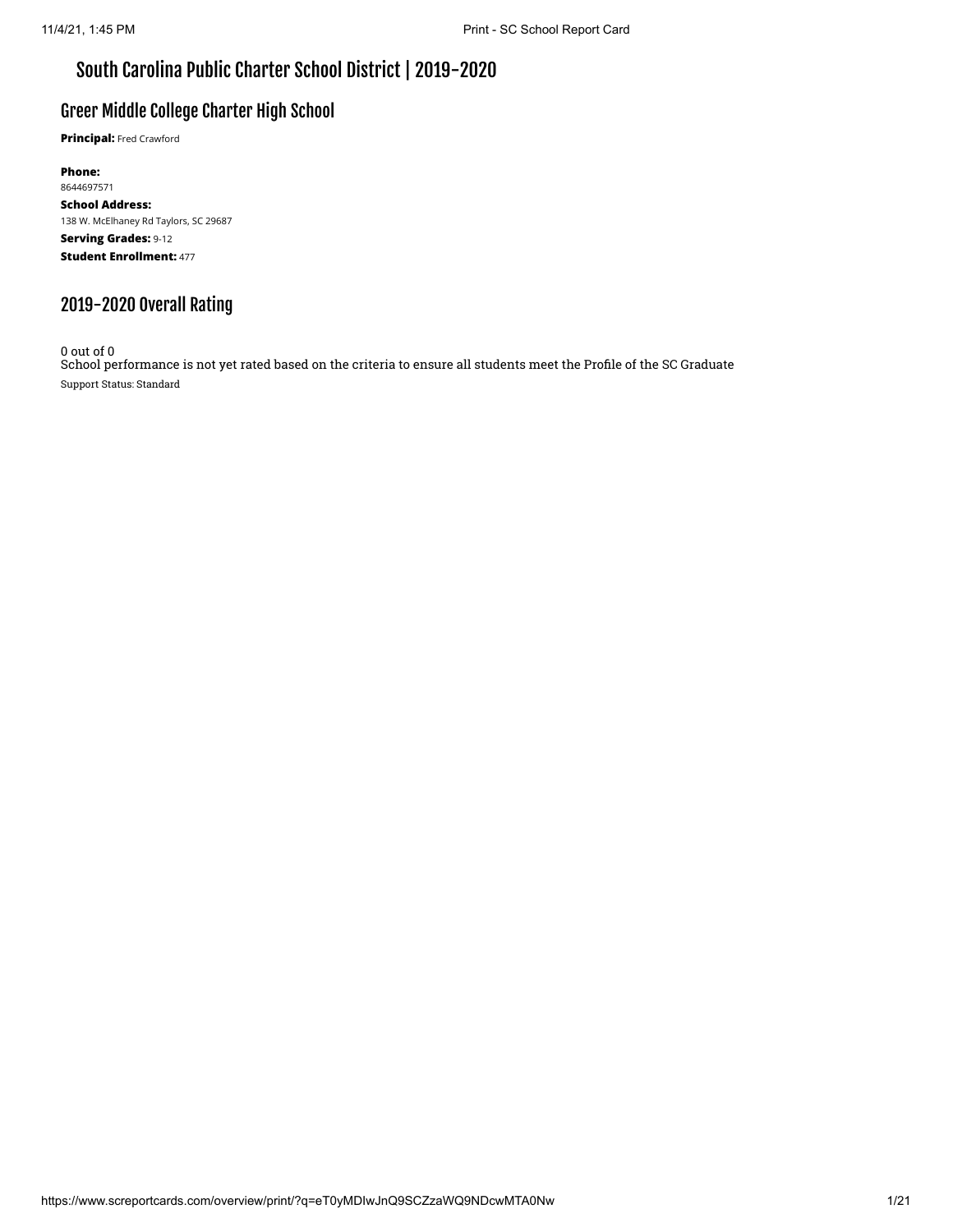### Academic Achievement

This indicator displays the End-of-Course test results for students in the four-year on-time graduation cohort file (includes graduates and non-graduates).

**NOTE: Additional Achievement results disaggregated across subgroups can be found in the section of this website.**

### Overall Student Performance

**No Data Available**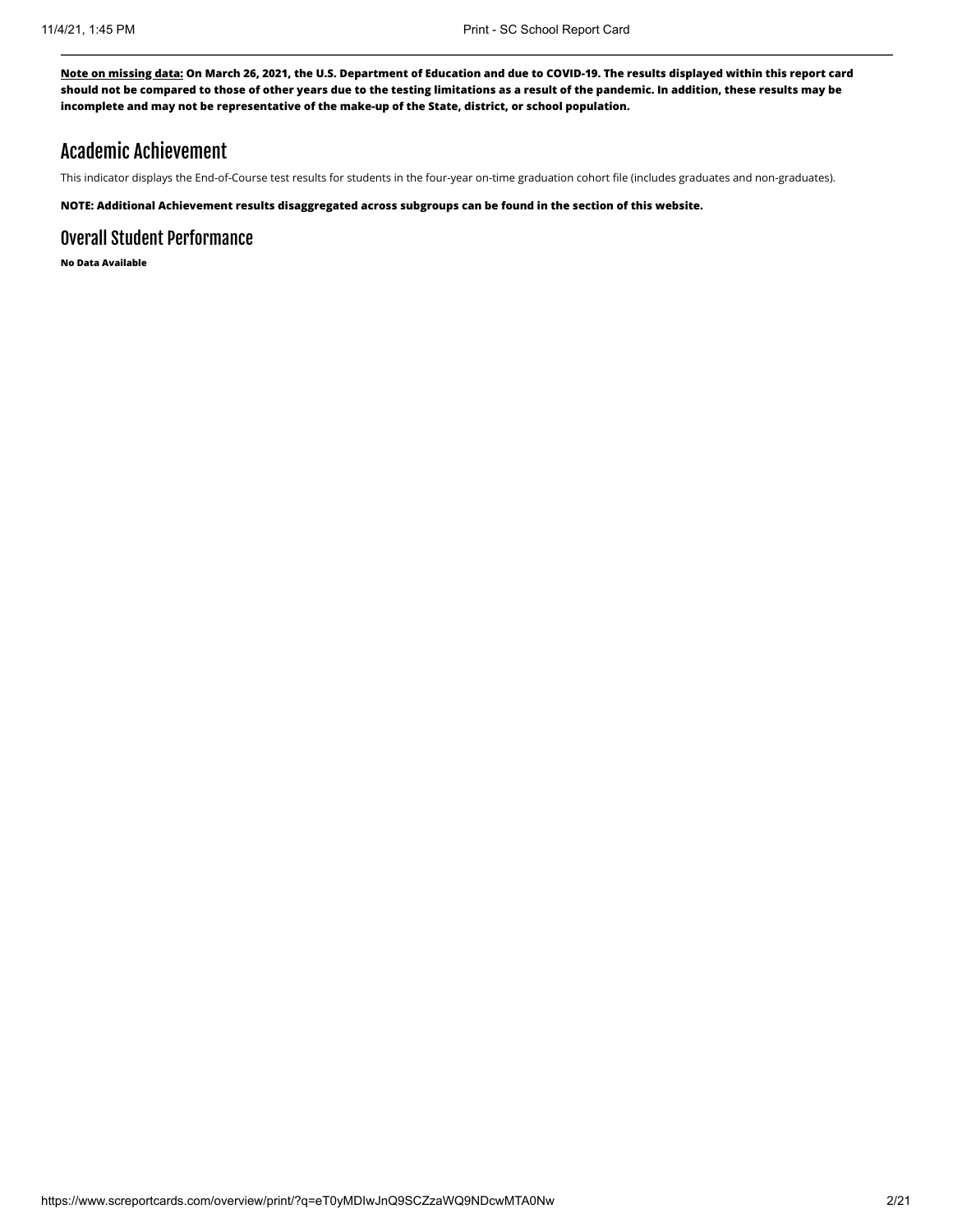### Academic Achievement

Details Student Performance across District and State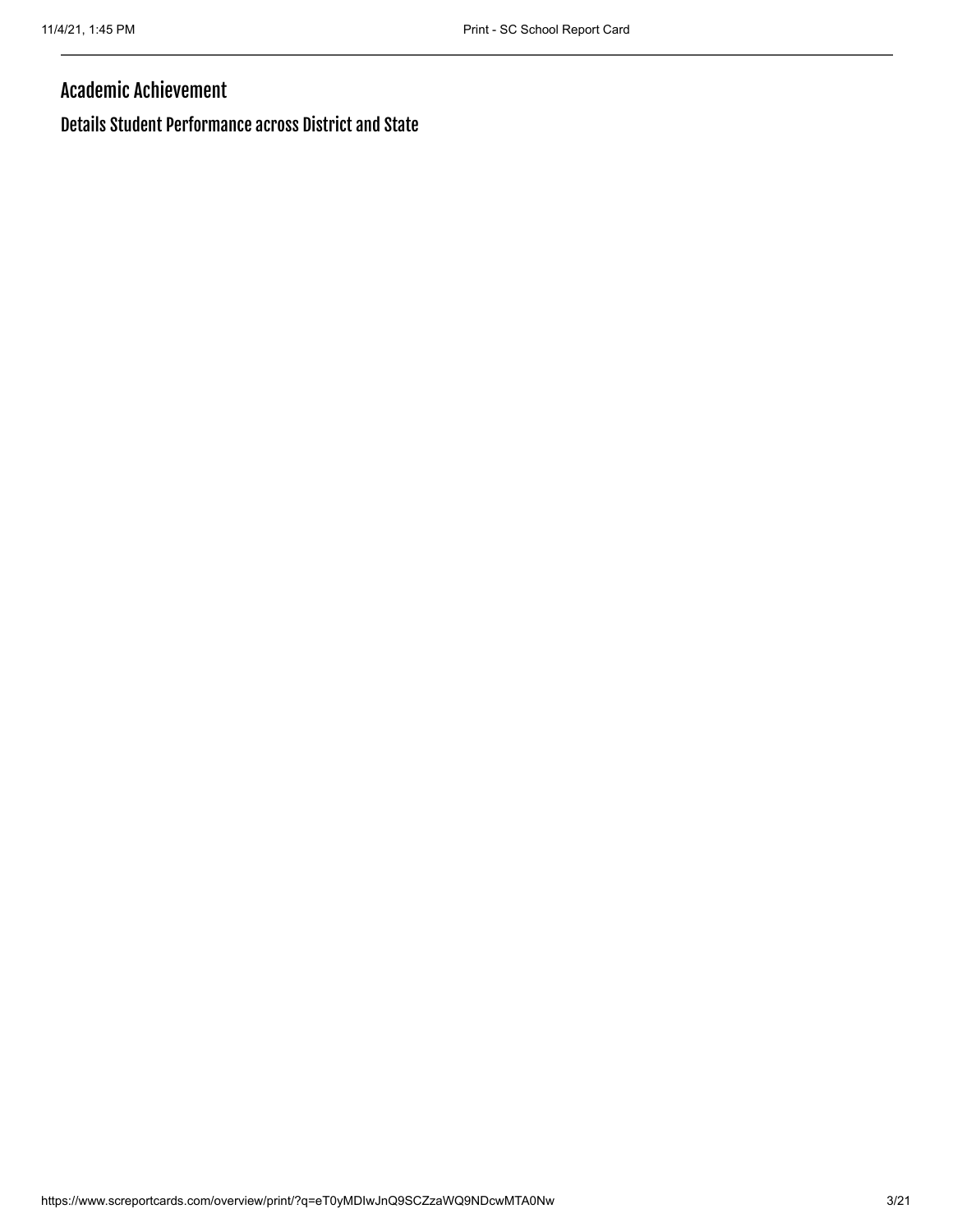## Academic Achievement

# Participation Rate by Subgroup

No Data Available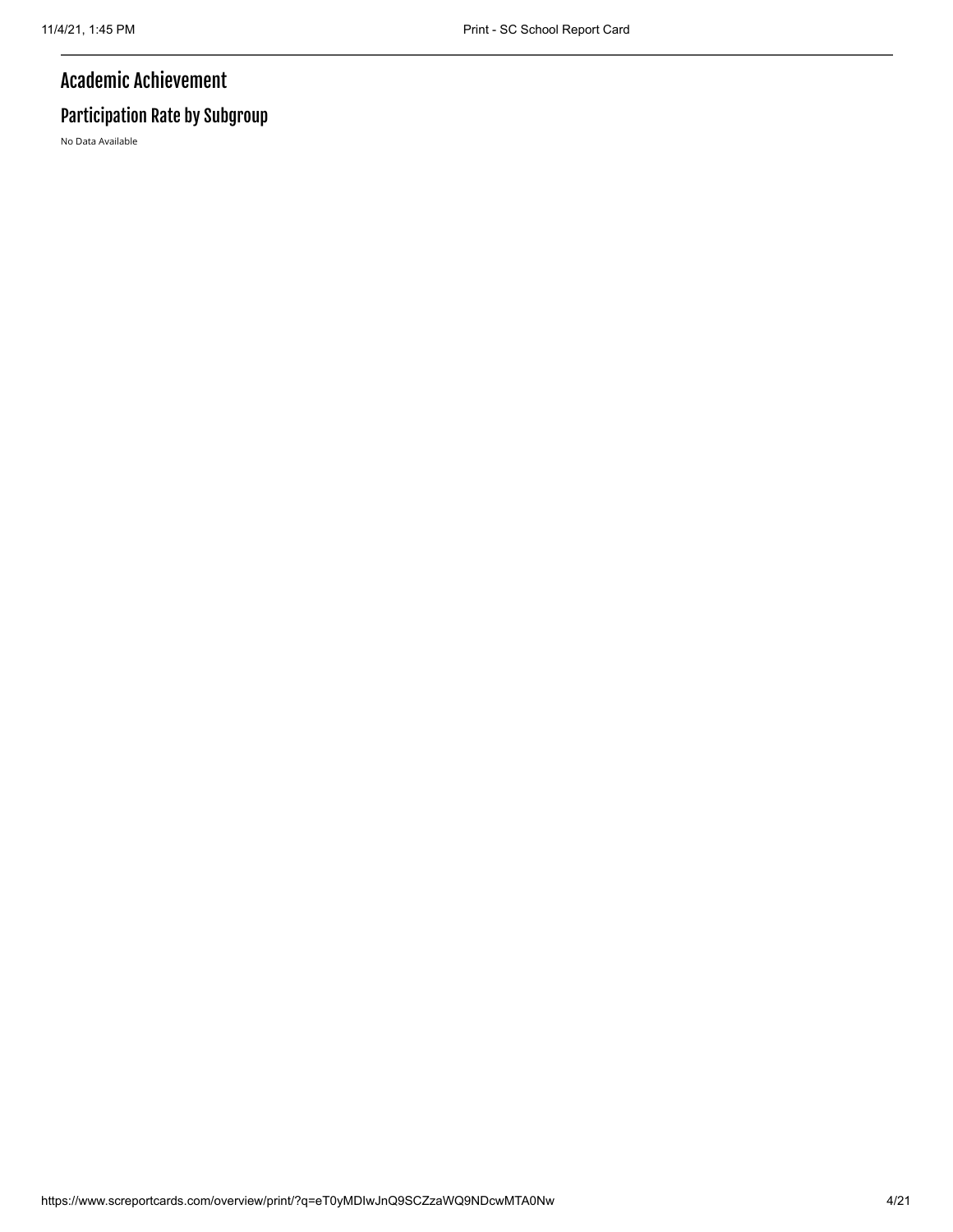### Preparing for Success

This indicator displays the End-of-Course test results for students in the four-year on-time graduation cohort file (includes graduates and non-graduates) .

### Overall Student Performance

**No Data Available**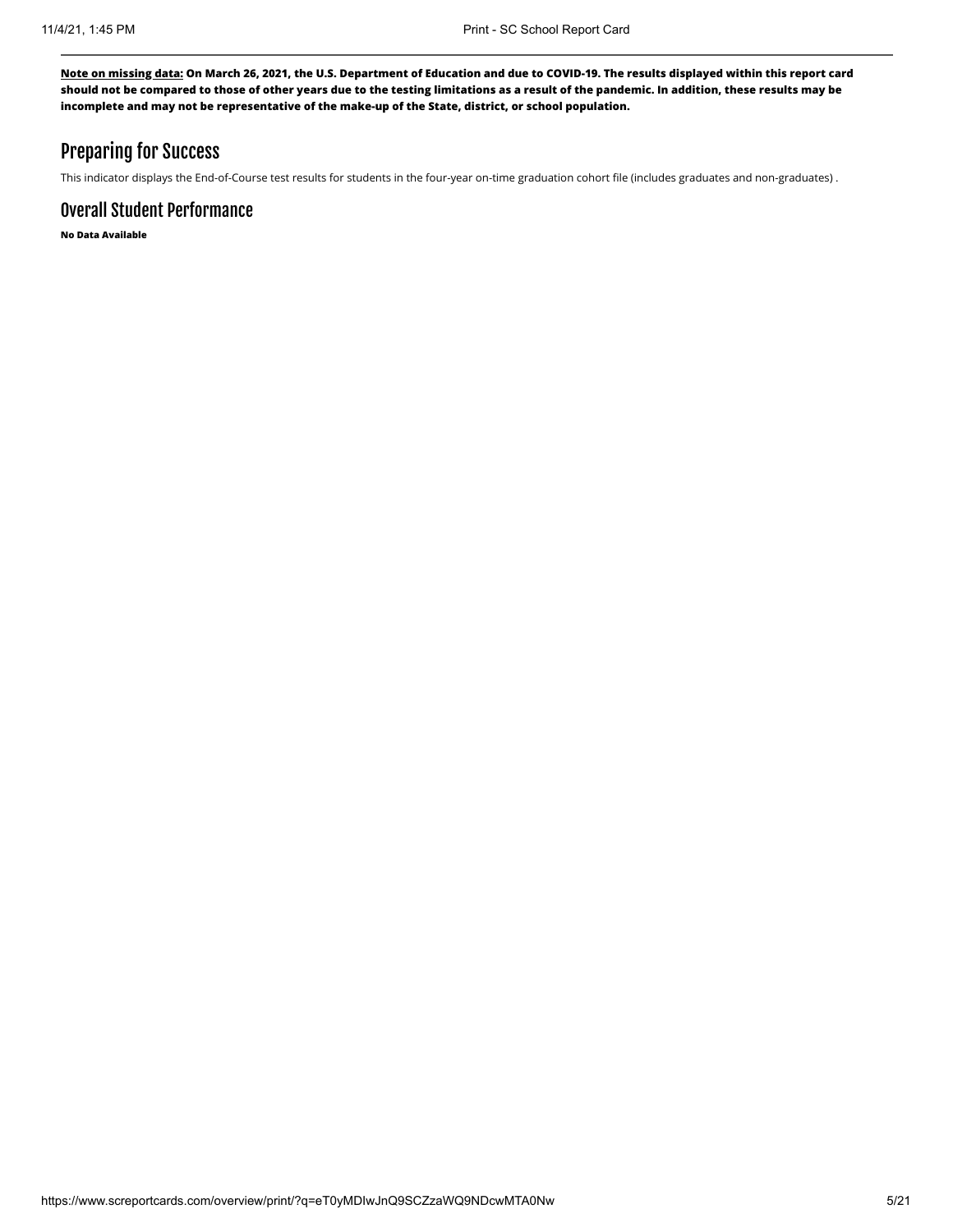#### Additional Information **High School**

|                                                                                                                                 | School   |     |
|---------------------------------------------------------------------------------------------------------------------------------|----------|-----|
|                                                                                                                                 | %        | N   |
| Percentage of students enrolled in a US Government course who score at or above the designated passing score on the civics test | Data N/A | 118 |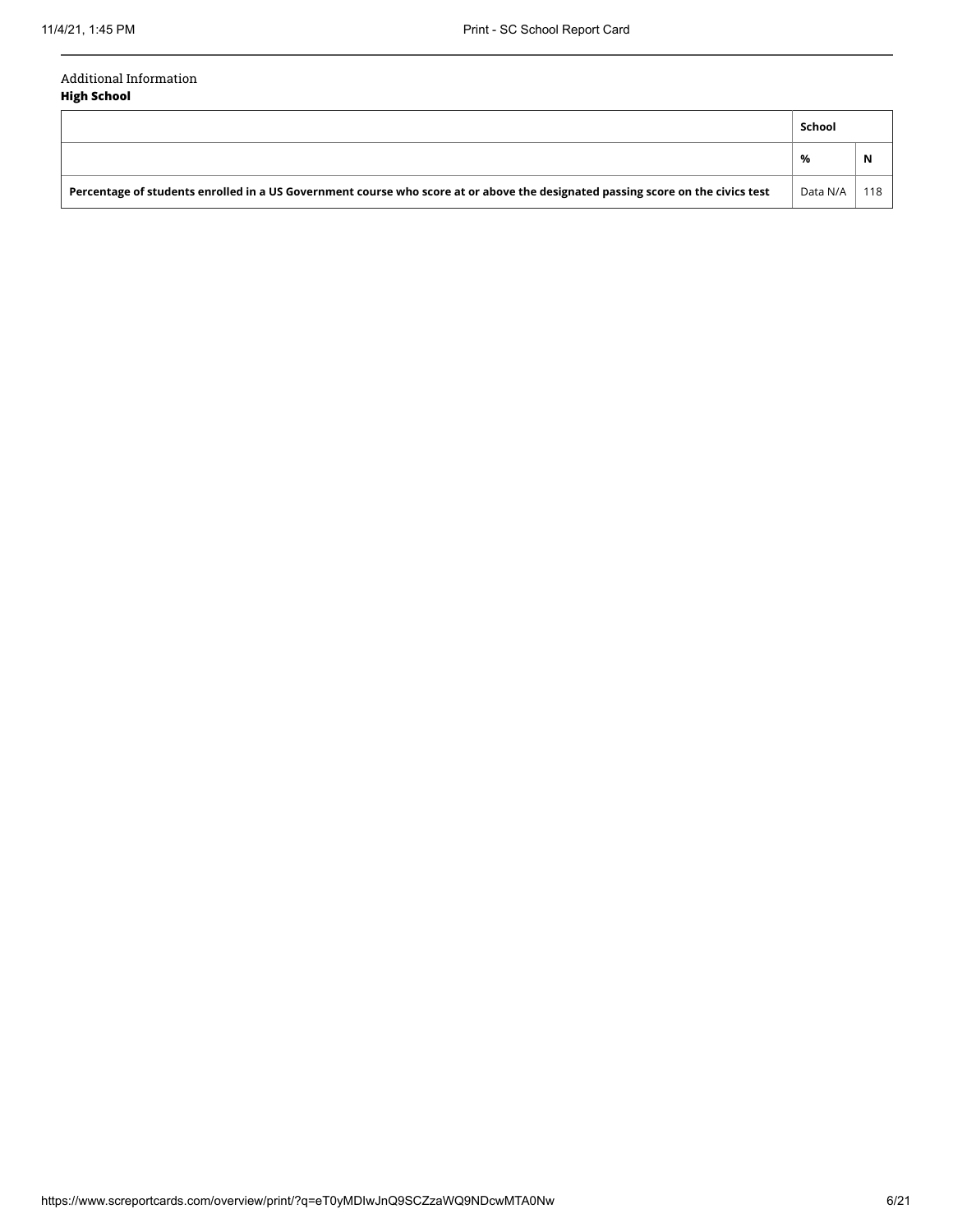# Preparing for Success

Details Student Performance across District and State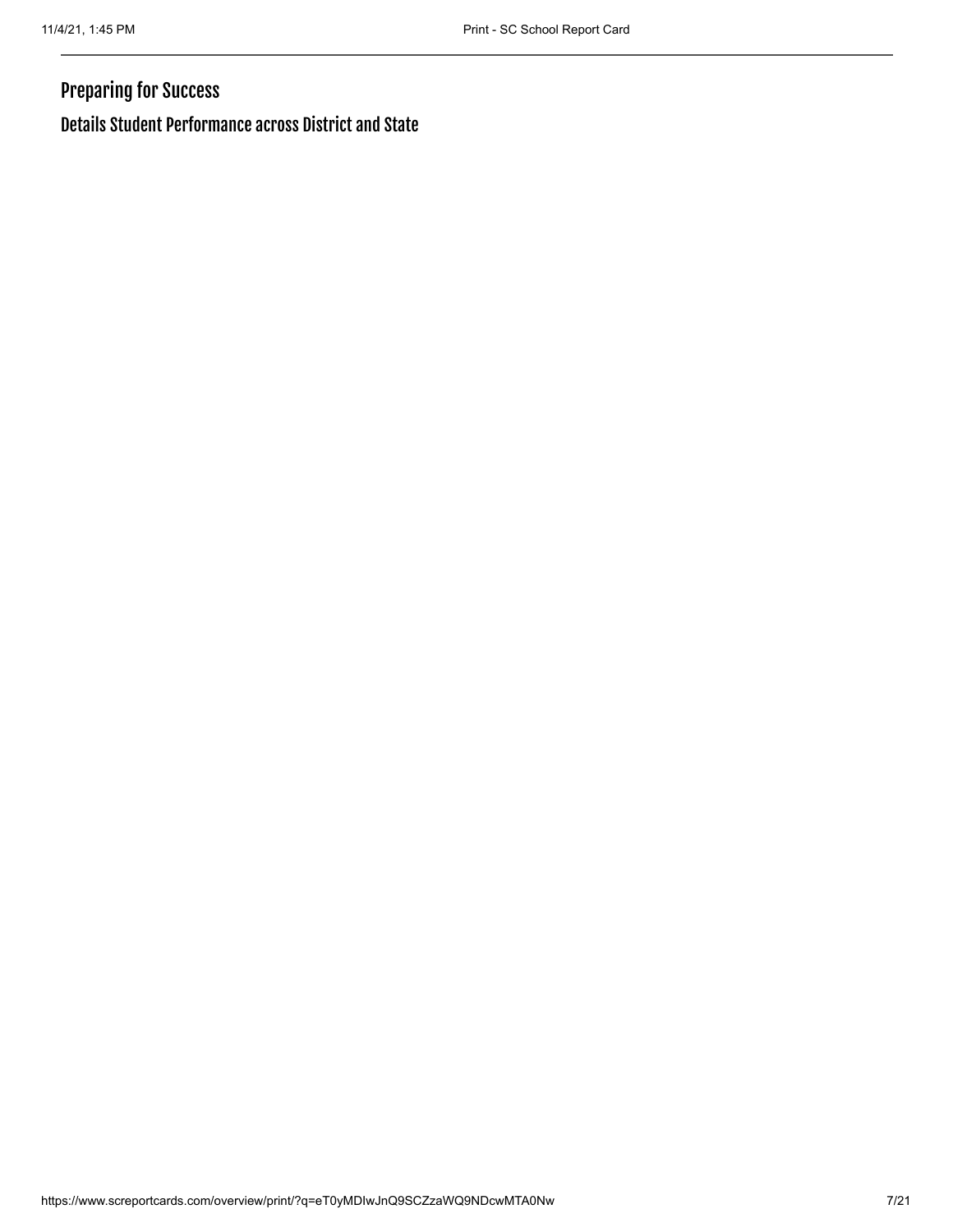# English Learners' Progress

### English Learners -

The goal is that students who are learning the English language will become proficient in English within at least five years of their initial enrollment in public schools.

#### **Percent of EL Students who met progress toward proficiency target**

| District | 48.3% |
|----------|-------|
|          |       |
| State    | 44.4% |
|          |       |

| Percent of EL Students who Met Progress Toward Proficiency Target |          |  |  |
|-------------------------------------------------------------------|----------|--|--|
| Number of EL Students who Met Progress Toward Proficiency Target  | Data N/A |  |  |
| Number of EL Students Assessed                                    |          |  |  |
| Number of EL Students in EL Subgroup                              |          |  |  |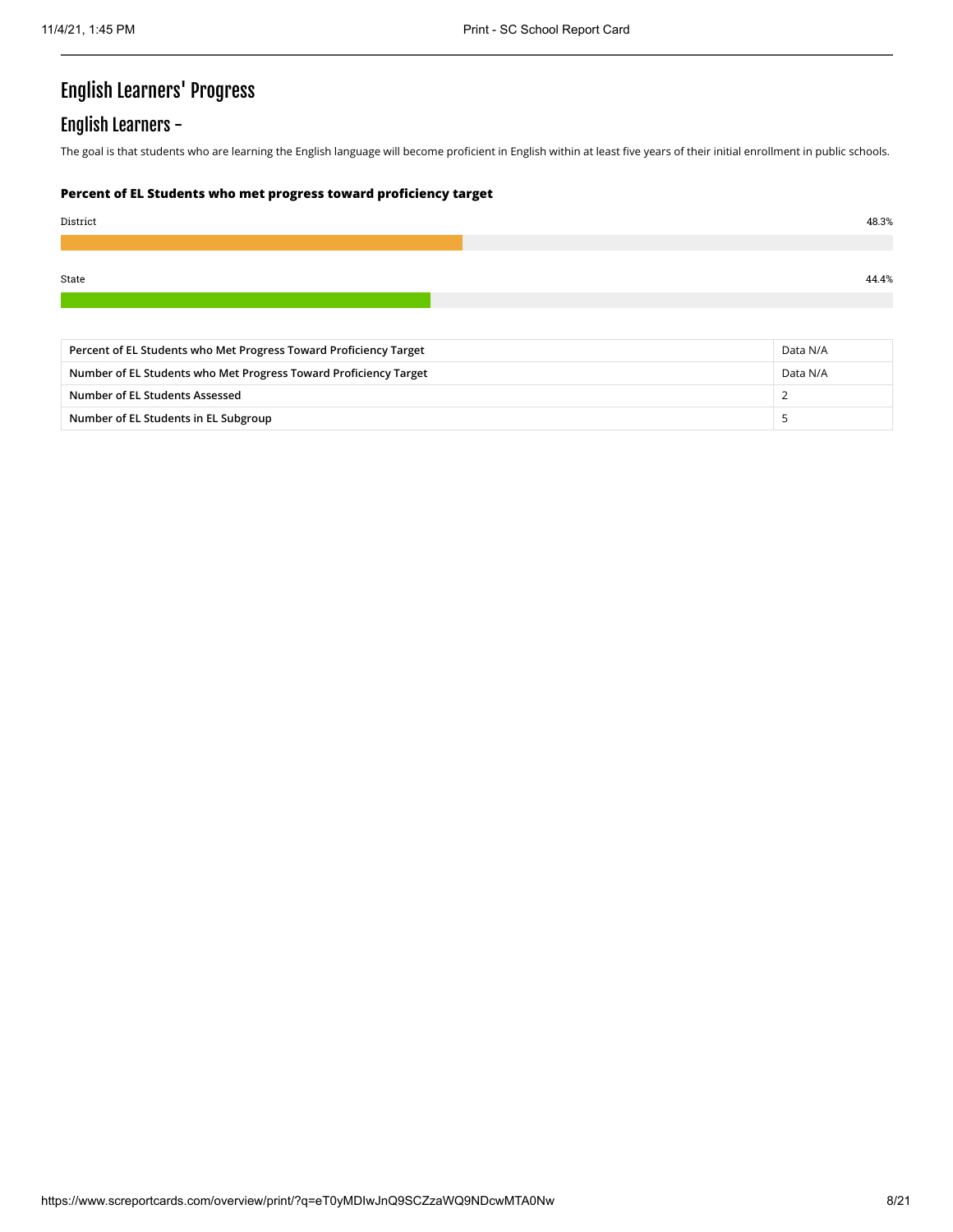# Graduation Rate

# On-Time Graduation Rate



#### School Four-Year Cohort Graduation Rate

|          | 2017     | 2018 | 2019 | 2020  |
|----------|----------|------|------|-------|
| School   | Data N/A | 96.0 | 98.9 | 100.0 |
| District | 60.0     | 63.5 | 72.3 | 71.2  |
| State    | 84.6     | 81.0 | 81.1 | 82.2  |

#### Additional Information

|                       | Our School | Change from Last Year |
|-----------------------|------------|-----------------------|
| Annual Dropout Rate   | 0.0        | No change             |
| Dropout Recovery Rate | N/AV       | N/A                   |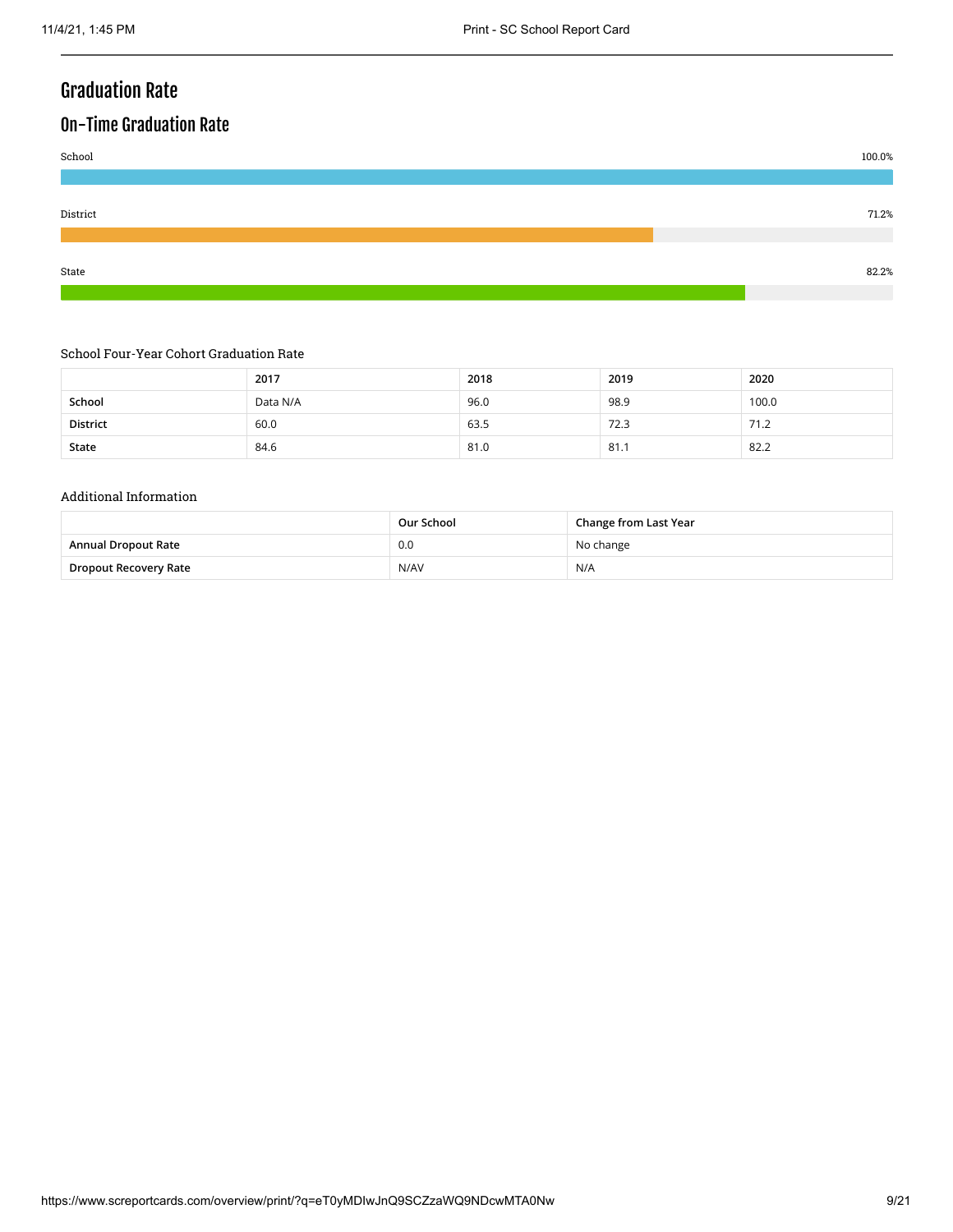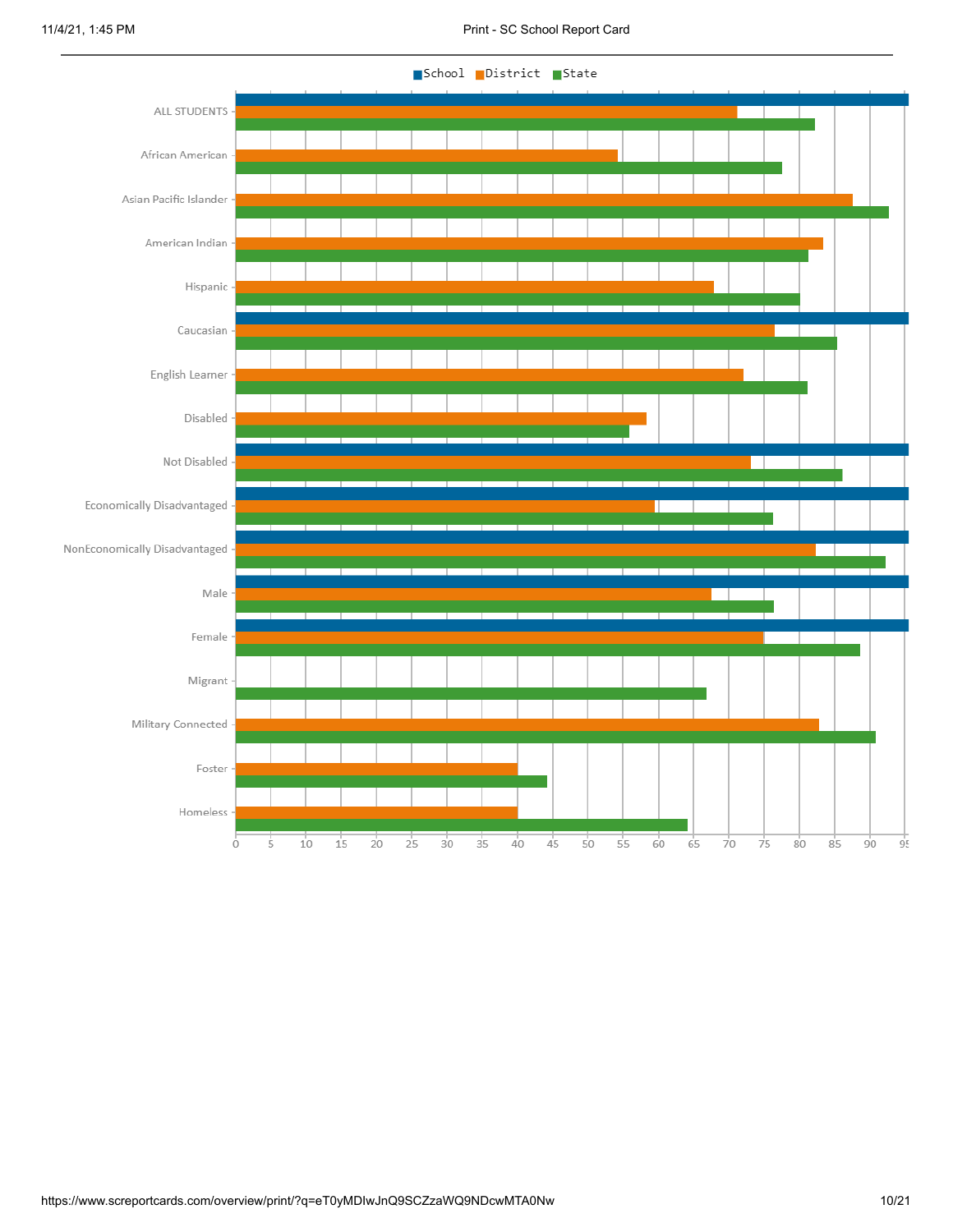#### **College and Career Readiness**

| Students in the graduation cohort who are college OR career ready | 94.4% (85/90) |
|-------------------------------------------------------------------|---------------|
|                                                                   |               |
| Students in the graduation cohort who are career ready            | 94.4% (85/90) |
|                                                                   |               |

*Note: The new CCR results (as of 2020) cannot be compared to that of previous years because the cohort of students measured has changed from graduates to all students in the four year on-time graduation cohort (graduates and non graduates).*

#### Additional Information

|                                                                                                                                                                                                             | Our<br>School     | Change from<br>Last Year |
|-------------------------------------------------------------------------------------------------------------------------------------------------------------------------------------------------------------|-------------------|--------------------------|
| Percentage of Students from prior year graduating class enrolled in a two- or four-year college or technical college pursuing an<br>associates degree, certificate, or diploma in Fall following graduation | 90.1              | Down from<br>92.7        |
| Number of students in the graduation cohort who have completed FAFSA forms                                                                                                                                  | 78                | Up from 76               |
| Percent of students in the graduation cohort completing college applications                                                                                                                                | 100.0             | No change                |
| Percent of students in the graduation cohort eligible for LIFE scholarship                                                                                                                                  | 98.9              | Down from<br>100.0       |
| Percent of students in the graduation cohort eligible for Palmetto Fellows scholarship                                                                                                                      | 13.3 <sub>1</sub> | Down from<br>14.3        |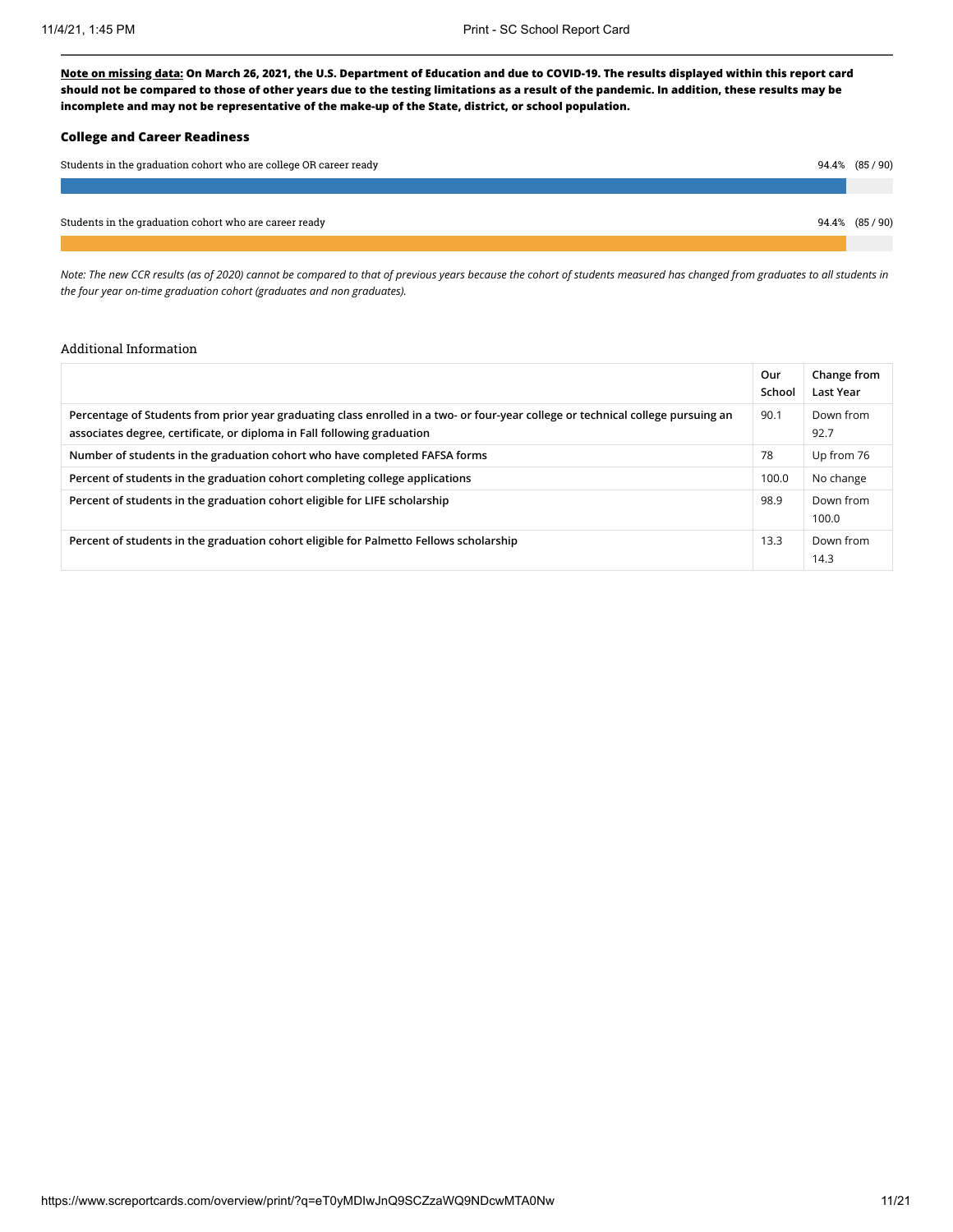| <b>Career and Technical Education (CTE)</b>         |          |
|-----------------------------------------------------|----------|
|                                                     | Number   |
| Students enrolled in CTE courses                    | 239      |
| <b>CTE</b> completers                               | Data N/A |
| Total students earning national or state credential | Data N/A |
| Industry Credentials earned by Career Cluster       |          |
| (A student may have earned multiple credentials)    |          |
| <b>Agriculture Food and National Resources</b>      | Data N/A |
| <b>Architecture &amp; Construction</b>              | Data N/A |
| Arts, A/V Technology & Communications               | Data N/A |
| <b>Business Management &amp; Administration</b>     | Data N/A |
| <b>Education &amp; Training</b>                     | Data N/A |
| Finance                                             | Data N/A |
| <b>Government &amp; Public Administration</b>       | Data N/A |
| <b>Health Science</b>                               | Data N/A |
| <b>Hospitality &amp; Tourism</b>                    | Data N/A |
| <b>Human Services</b>                               | Data N/A |
| <b>Information Technology</b>                       | Data N/A |
| Law, Public Safety, Corrections & Security          | Data N/A |
| Manufacturing                                       | Data N/A |
| Marketing                                           | Data N/A |
| Science, Technology, Engineering & Mathematics      | Data N/A |
| <b>Transportation, Distribution &amp; Logistics</b> | Data N/A |
| Other *                                             | Data N/A |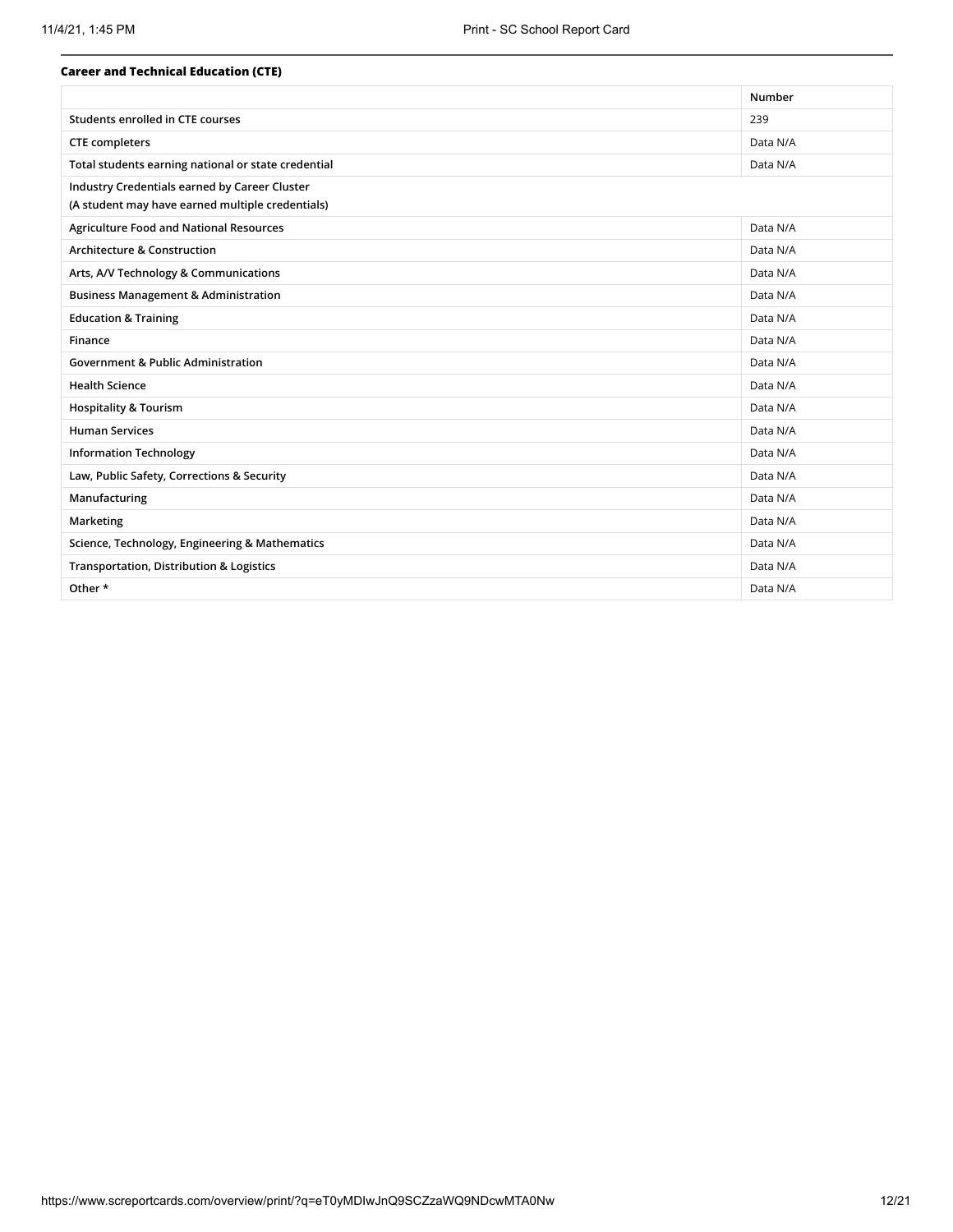#### **College and Career Readiness Details**

### Career Ready

| Students in the graduation cohort who are career ready<br>$94.4\%$ $(85/90)$                                            |  |                  |  |
|-------------------------------------------------------------------------------------------------------------------------|--|------------------|--|
|                                                                                                                         |  |                  |  |
| Students in the graduation cohort who have completed Career and Technical Education (CTE) with certification            |  | $0.0\%$ $(0/90)$ |  |
| Students in the graduation cohort who completed a state-approved work-based learning experience                         |  | $0.0\%$ $(0/90)$ |  |
| Students in the graduation cohort who earned a platinum, gold, or silver certificate on the career readiness assessment |  | 94.4% (85/90)    |  |
| Students in the graduation cohort who took the ASVAB and scored 31 or higher                                            |  | $0.0\%$ $(0/90)$ |  |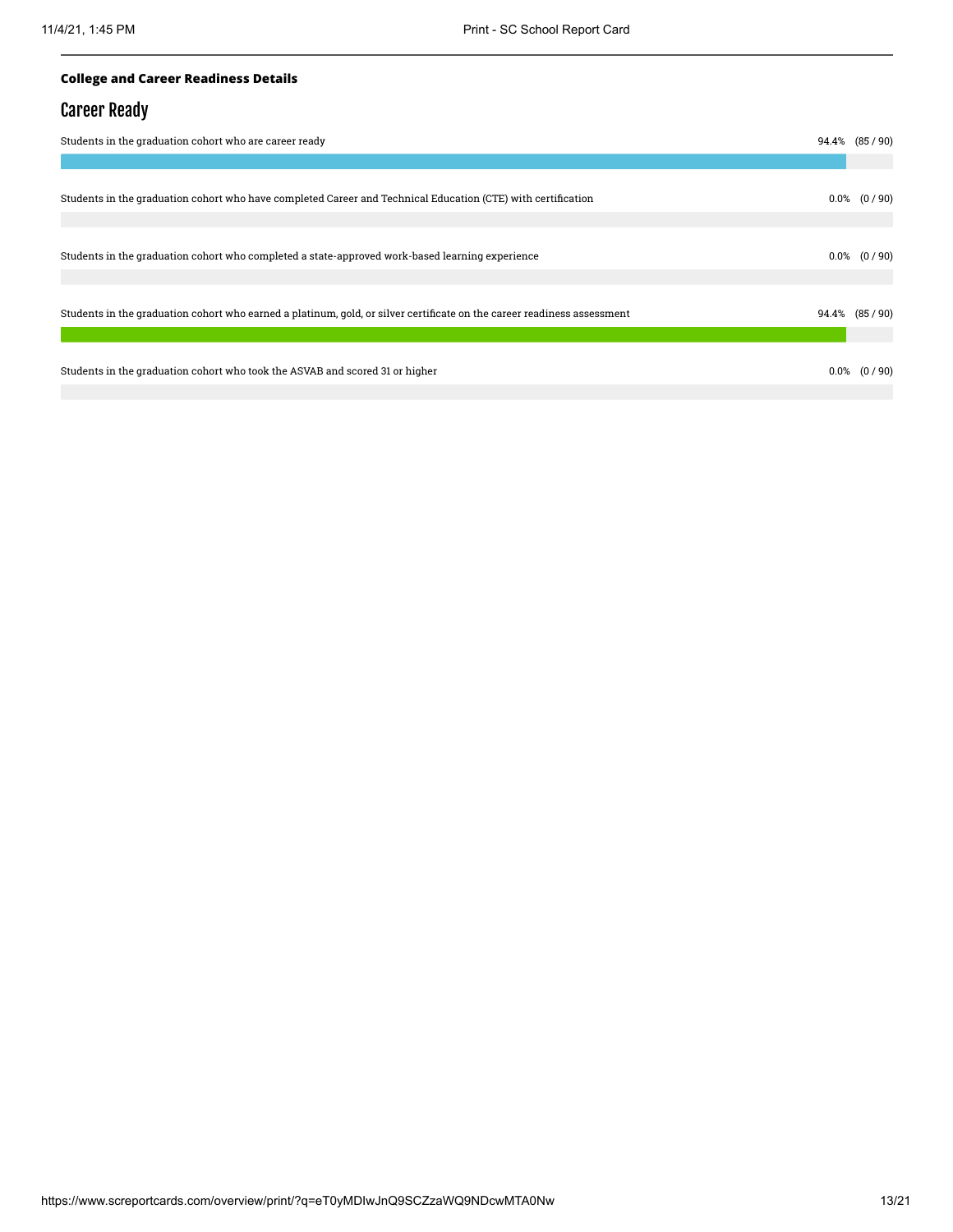#### **The ACT**

**Average ACT Score Achieved by Students During the 2019-2020 School Year**







#### **Percent of Students Meeting ACT College-Ready Benchmarks**

| <b>English Benchmark Score: 18</b> | <b>Math Benchmark Score: 22</b> | <b>Reading Benchmark Score: 22</b> | Science Benchmark Score: 23 | <b>All 4 Subjects</b> |
|------------------------------------|---------------------------------|------------------------------------|-----------------------------|-----------------------|
| 77.00                              | 39.10                           | 60.90                              | 42.50                       | 27.60                 |

 $ACT^{\circledast}$  benchmarks are scores on the ACT subject-area tests that represent the level of achievement required for students to have a 50% chance of obtaining a B or higher or about a 75% chance of obtaining a C or higher in corresponding credit-bearing first-year college courses. The ACT is a registered trademark of ACT, Inc.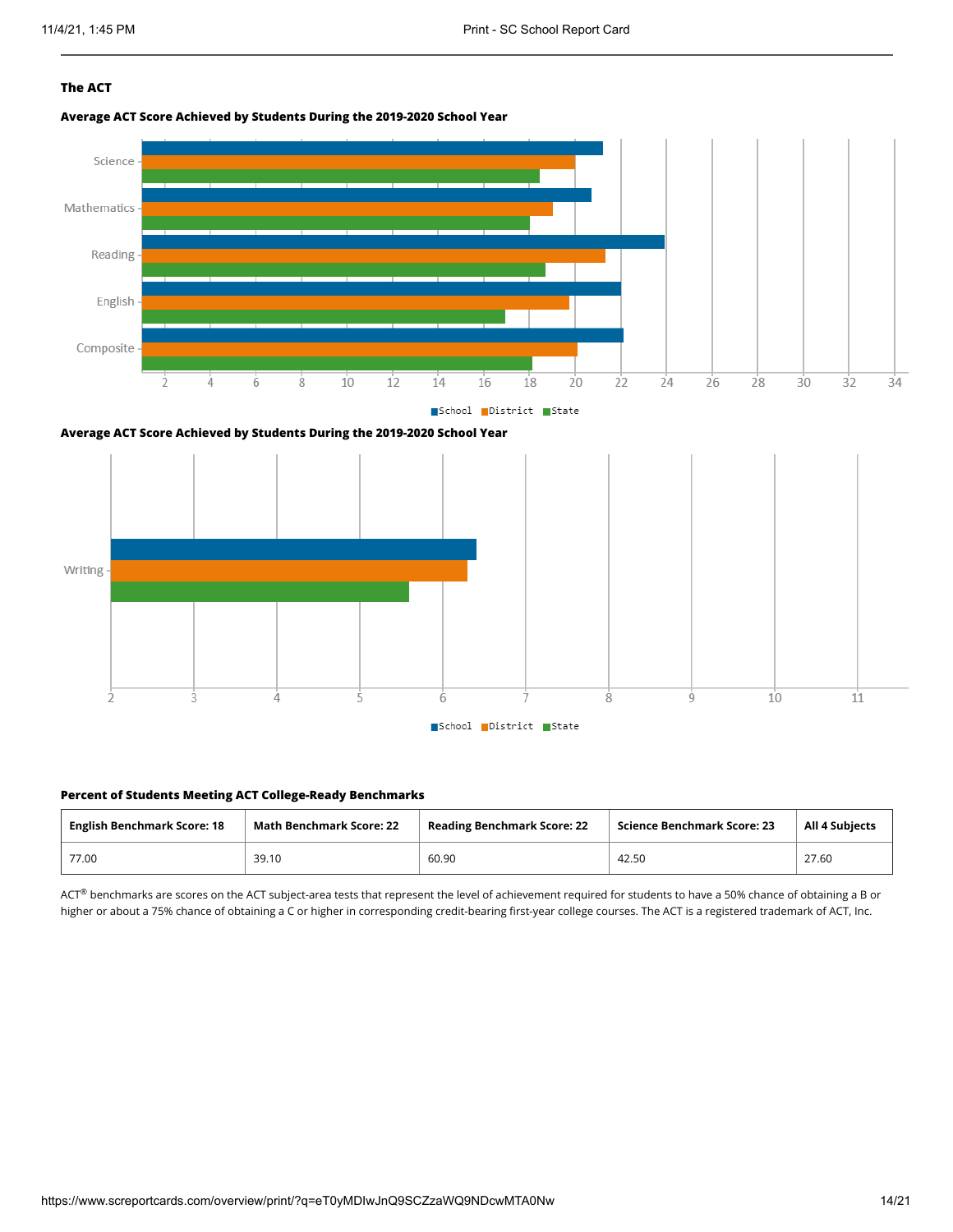# **Career Readiness Assessment Percent of Students Earning Platinum, Gold, Silver, or Bronze Ready to Work (R2W) Certificate** Students who received a platinum Certificate Students who received a gold Certificate Students who received a silver Certificate Students who received a bronze Certificate

School District State

 $20$ 

 $25$ 

 $30^{\circ}$ 

 $3<sub>5</sub>$ 

40

45

 $50$ 

 $55$ 

 $15$ 

#### **Percent and Number of Students Taking Career Readiness Assessment and Earning Ready to Work (R2W) Certificate**

 $10$ 

Ò

Ś.

|                        | <b>Total number of</b><br>students who tested<br>on all three tests. | Students who<br>did NOT receive<br>a Certificate |             | Students who<br>DID receive a<br>Certificate |             | Students who<br>received a<br>bronze<br>Certificate |             | <b>Students who</b><br>received a<br>silver<br>Certificate |             | Students who<br>Certificate | received a gold | Students who<br>received a<br>platinum<br>Certificate |             |
|------------------------|----------------------------------------------------------------------|--------------------------------------------------|-------------|----------------------------------------------|-------------|-----------------------------------------------------|-------------|------------------------------------------------------------|-------------|-----------------------------|-----------------|-------------------------------------------------------|-------------|
|                        | N                                                                    | %                                                | N           | $\%$                                         | N           | $\%$                                                | N           | $\%$                                                       | N           | $\%$                        | N               | %                                                     | N           |
| Our<br>School          | Data N/A                                                             | Data<br>N/A                                      | Data<br>N/A | Data<br>N/A                                  | Data<br>N/A | Data<br>N/A                                         | Data<br>N/A | Data<br>N/A                                                | Data<br>N/A | Data<br>N/A                 | Data<br>N/A     | Data<br>N/A                                           | Data<br>N/A |
| Our<br><b>District</b> | Data N/A                                                             | Data<br>N/A                                      | Data<br>N/A | Data<br>N/A                                  | Data<br>N/A | Data<br>N/A                                         | Data<br>N/A | Data<br>N/A                                                | Data<br>N/A | Data<br>N/A                 | Data<br>N/A     | Data<br>N/A                                           | Data<br>N/A |
| <b>Statewide</b>       | Data N/A                                                             | Data<br>N/A                                      | Data<br>N/A | Data<br>N/A                                  | Data<br>N/A | Data<br>N/A                                         | Data<br>N/A | Data<br>N/A                                                | Data<br>N/A | Data<br>N/A                 | Data<br>N/A     | Data<br>N/A                                           | Data<br>N/A |

#### **Level score requirements for each certificate level**

| Certificate<br>Level | <b>Level Score Requirements</b>                           | Certificate levels correspond to the skill requirements of profiled jobs in the ACT<br>JobPro <sup>®</sup> database |
|----------------------|-----------------------------------------------------------|---------------------------------------------------------------------------------------------------------------------|
| Platinum             | Minimum score of 6 on each of the three core<br>subtests* | Indicates the skills required for approximately 99% of profiled jobs                                                |
| Gold                 | Minimum score of 5 on each of the three core<br>subtests* | Indicates the skills required for at least 93% of profiled jobs                                                     |
| Silver               | Minimum score of 4 on each of the three core<br>subtests* | Indicates the skills required for at least 69% of profiled jobs                                                     |
| <b>Bronze</b>        | Minimum score of 3 on each of the three core<br>subtests* | Indicates the skills required for at least 17% of profiled jobs                                                     |

*\*The three core Career Readiness subtests are: Applied Mathematics,Reading for Information, and Locating Information.*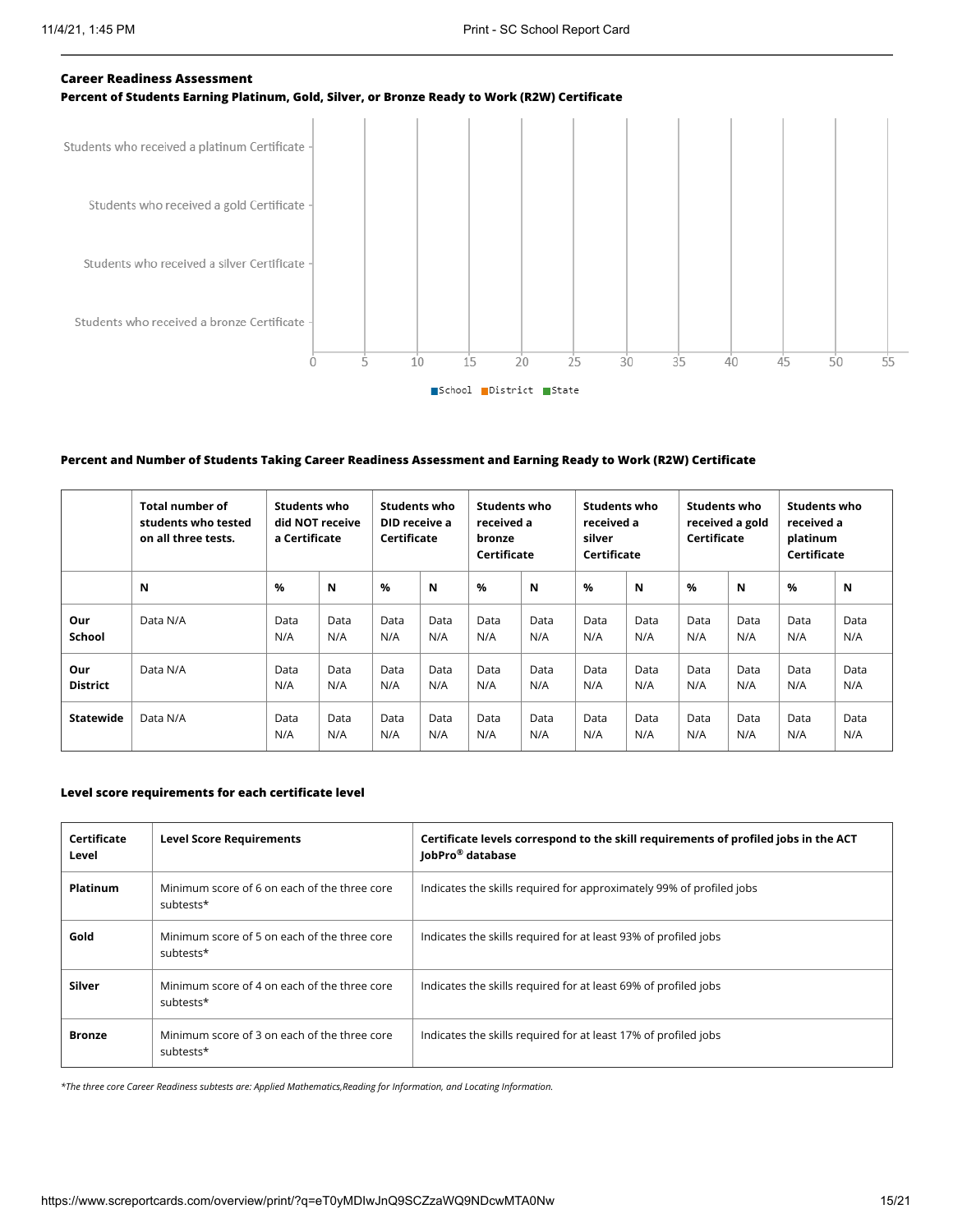#### **Advanced Placement and International Baccalaureate ®**

Advanced Placement (AP) and International Baccalaureate (IB) are rigorous programs dedicated to educational excellence. AP and IB courses provide a challenging educational program that prepares students for selective universities and colleges. AP exams are scored on a scale of 1-5; IB exams are scored on a scale of 1-7.

|                                                                    | <b>Advanced Placement</b> | International Baccalaureate ® |
|--------------------------------------------------------------------|---------------------------|-------------------------------|
| Percent of Exams with Passing Scores (: 3 OR higher/: 4 or higher) | Data N/A                  | Data N/A                      |
| Number of Students Taking Exam                                     | Data N/A                  | Data N/A                      |
| Number of Exams Administered                                       | Data N/A                  | Data N/A                      |

#### **Dual Enrollment**

This measure provides the percentage of students (11th and 12th grade students) enrolled in dual credit / dual enrollment classes during the school year who obtain a grade that provides college credit (grade of C or better).

| Number of students enrolled in Dual Enrollment Courses                                                                    | 163   |
|---------------------------------------------------------------------------------------------------------------------------|-------|
| Percent of students enrolled in Dual Enrollment Courses                                                                   | 77.3% |
| Percent of 11th/12th grade students who completed six hours of dual enrollment course<br>work with a grade of C or higher | 92.6% |

#### **The SAT**

The SAT is a standardized test often used in the college admissions process. Its' aim is to assess the student's readiness for college. The current test consists of two 800 point sections testing Evidence-Based Reading and Writing (ERW) and Mathematics. The highest composite score on the SAT is 1600. Most students take the test, which is offered several times per year, during their junior or senior year of high school. The district and state averages are included for comparison. State averages for SAT data are based on regular public schools and do not include private schools in the state.

|                     | <b>Percent of Students Tested</b> | Average Evidence-Based<br><b>Reading and Writing Score</b> | Average Math<br>Score | <b>Average Composite</b><br>Score |
|---------------------|-----------------------------------|------------------------------------------------------------|-----------------------|-----------------------------------|
| Our School          | 100.0                             | 566                                                        | 532                   | 1098                              |
| <b>Our District</b> | 54.8                              | 539                                                        | 505                   | 1044                              |
| Statewide           | 56.3                              | 519                                                        | 499                   | 1019                              |

*The highest composite score on the SAT is 1600. For each of the two sections of the test, the highest score is 800.*

*Note: The new SAT data (as of 2017) cannot be compared to that of previous years because the redesigned SAT is a different assessment using a different scale.*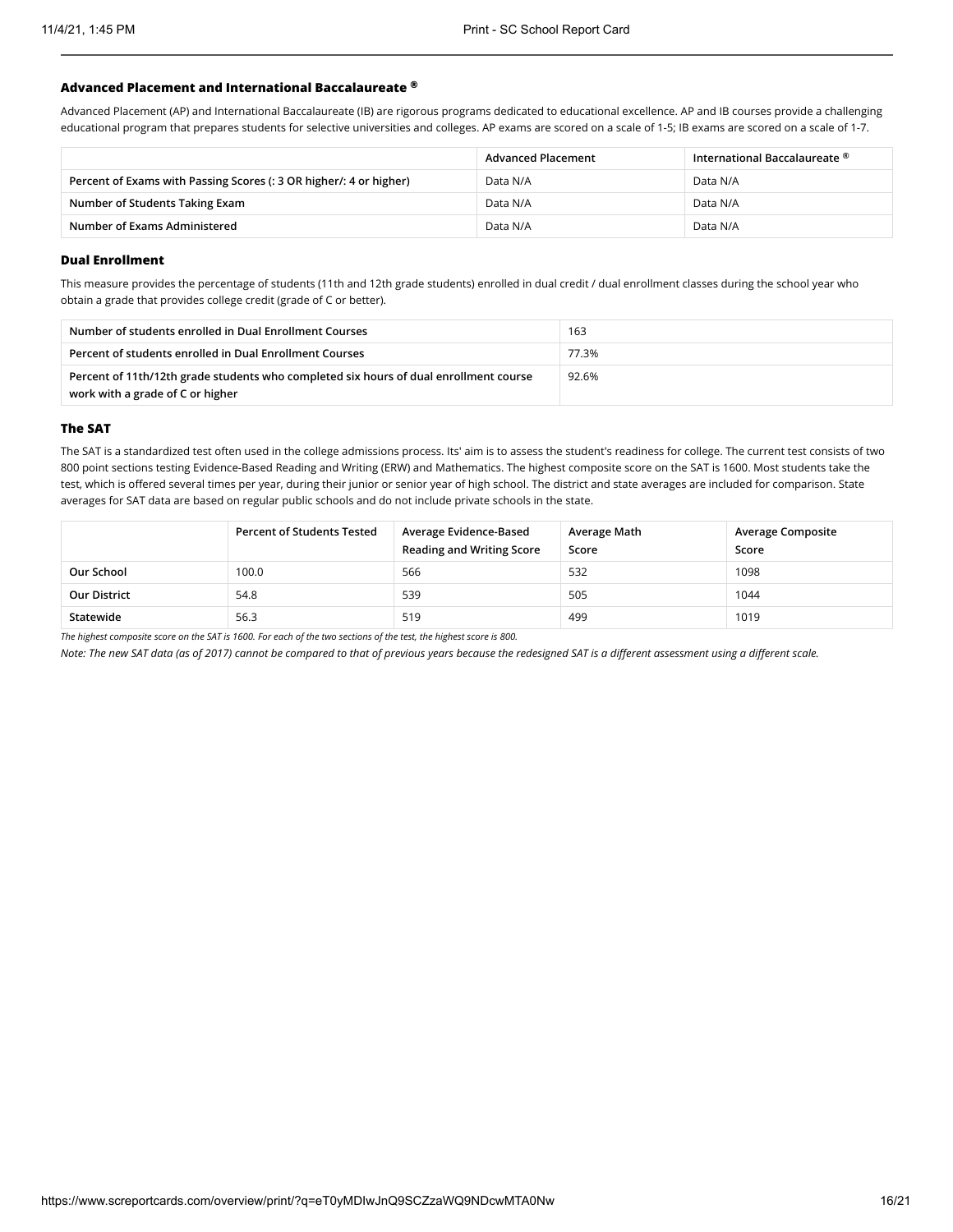### State Goals

Federal law requires that each state report card include long-term goals and measurements of interim progress for all students and defined subgroups of students. This section reports the long-term goals and performance of all students statewide. Information on subgroup performance may be found in the "" section on the main page.

|                                                               | <b>Baseline</b> |       | <b>Targets</b> |       | <b>Current Year</b> |
|---------------------------------------------------------------|-----------------|-------|----------------|-------|---------------------|
| <b>State Goals</b>                                            | 2017            | 2020  | 2026           | 2035  | 2020                |
| Percent scoring level 2 or above - English/ELA - All Students | 74.2%           | 79.5% | 82.1%          | 90.0% | Data N/A            |
| Percent scoring level 2 or above - Math - All Students        | 75.8%           | 79.5% | 82.1%          | 90.0% | Data N/A            |
| Percent scoring level 3 or above - English/ELA - All Students | 43.2%           | 47.7% | 56.6%          | 70.0% | Data N/A            |
| Percent scoring level 3 or above - Math - All Students        | 46.0%           | 50.0% | 58.0%          | 70.0% | Data N/A            |
| Percent of Students Graduating On-Time* (All Students)        | 82.6%           | 83.8% | 86.3%          | 90.0% | Data N/A            |
| Percent of EL Students meeting 70% proficiency target         | 31.0%           | 37.4% | 50.2%          | 70.0% | Data N/A            |

*\*On-time graduation means graduation within four years of the initial enrollment in High School.*

#### **State Goals Defined As:**

90% of Students at Level 2 or higher on following state assessments 70% of Students at Level 3 or higher on following state assessments

| Level | Elementary/Middle Schools English language arts<br>(ELA) and Math Based on SC READY Results | High School End-of-Course Assessment<br>in English language arts (English 1)<br>and Math (Algbra 1) | SC ALT*      |
|-------|---------------------------------------------------------------------------------------------|-----------------------------------------------------------------------------------------------------|--------------|
|       | Does Not Meet Expectations                                                                  |                                                                                                     | Emerging     |
|       | Approaches Expectations                                                                     | D                                                                                                   | Foundational |
|       | <b>Meets Expectations</b>                                                                   |                                                                                                     | Increasing   |
|       | <b>Exceeds Expectations</b>                                                                 | B                                                                                                   | Applied      |
|       |                                                                                             | A                                                                                                   |              |

*\*SC ALT - is an alternate assessment that is developed to meet the needs of students with significant disabilities who cannot particiapte in the regular assessment even with appropriate accommodations.*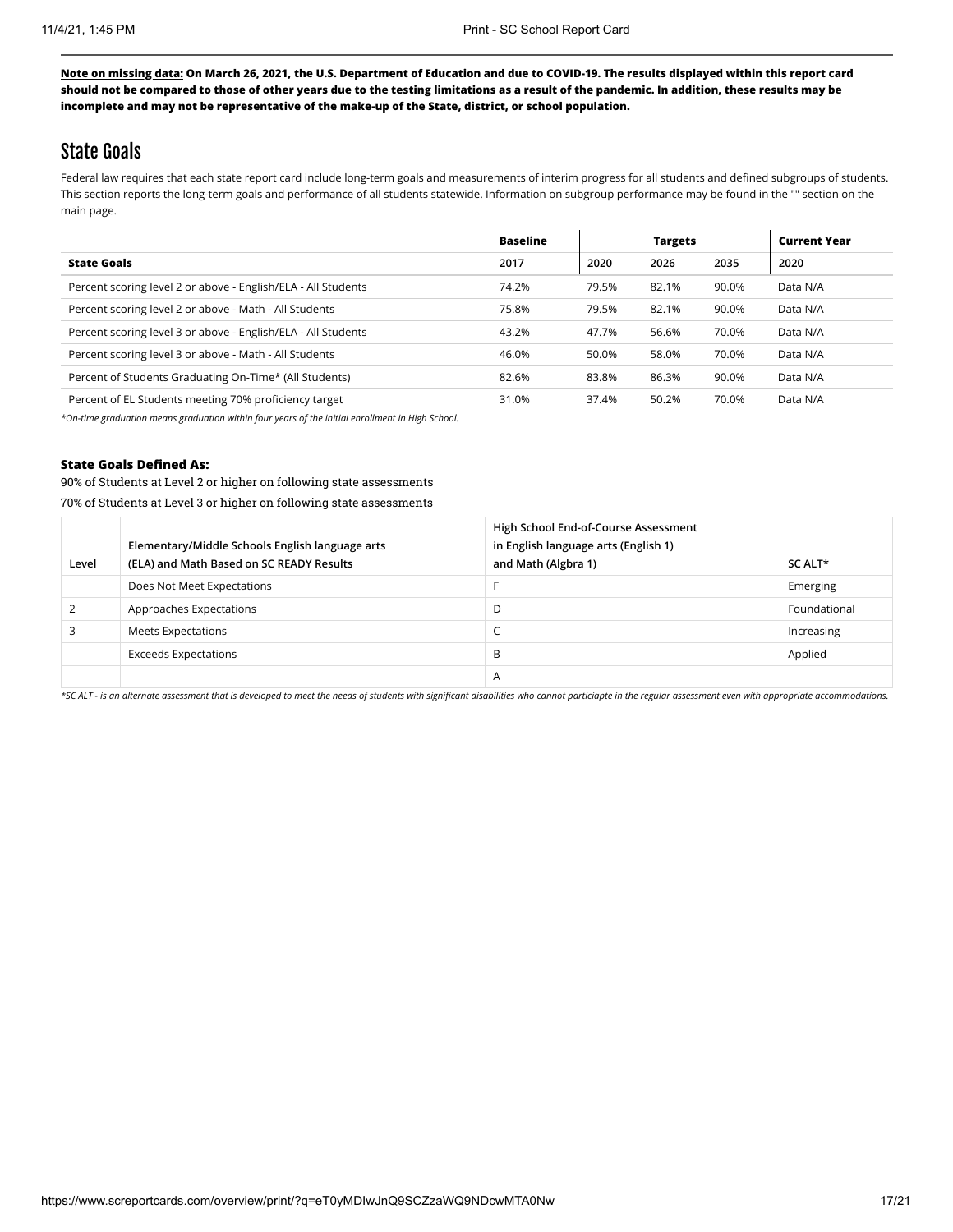### Student Engagement

Additional Information

|                                                                                | Our School | Change from Last Year |
|--------------------------------------------------------------------------------|------------|-----------------------|
| Percent of Students (7th and 8th grade) enrolled in high school credit courses | N/AV       | N/A                   |
| Percent of students served by gifted and talented program                      | 29.8       | Up from 27.8          |
| Percent of students retained                                                   | 0.0        | Down from 0.4         |
| Principal's/Superintendent's/Director's years at school/district               | 2          | Up from 1             |
| Percent of classrooms with wireless access                                     | 100        | No change             |
| Percent of students served by 1:1 learning                                     | 100        | Up from 91            |
| <b>Chronic Absenteeism Rate</b>                                                | 3.7        | Down from 5.0         |
| Percent of 8th Graders with Individual Graduation Plan (IGP)                   | N/AV       | N/A                   |
|                                                                                |            |                       |

Results of Teacher, Student, and Parent Opinion Surveys

**No Current Records Available.**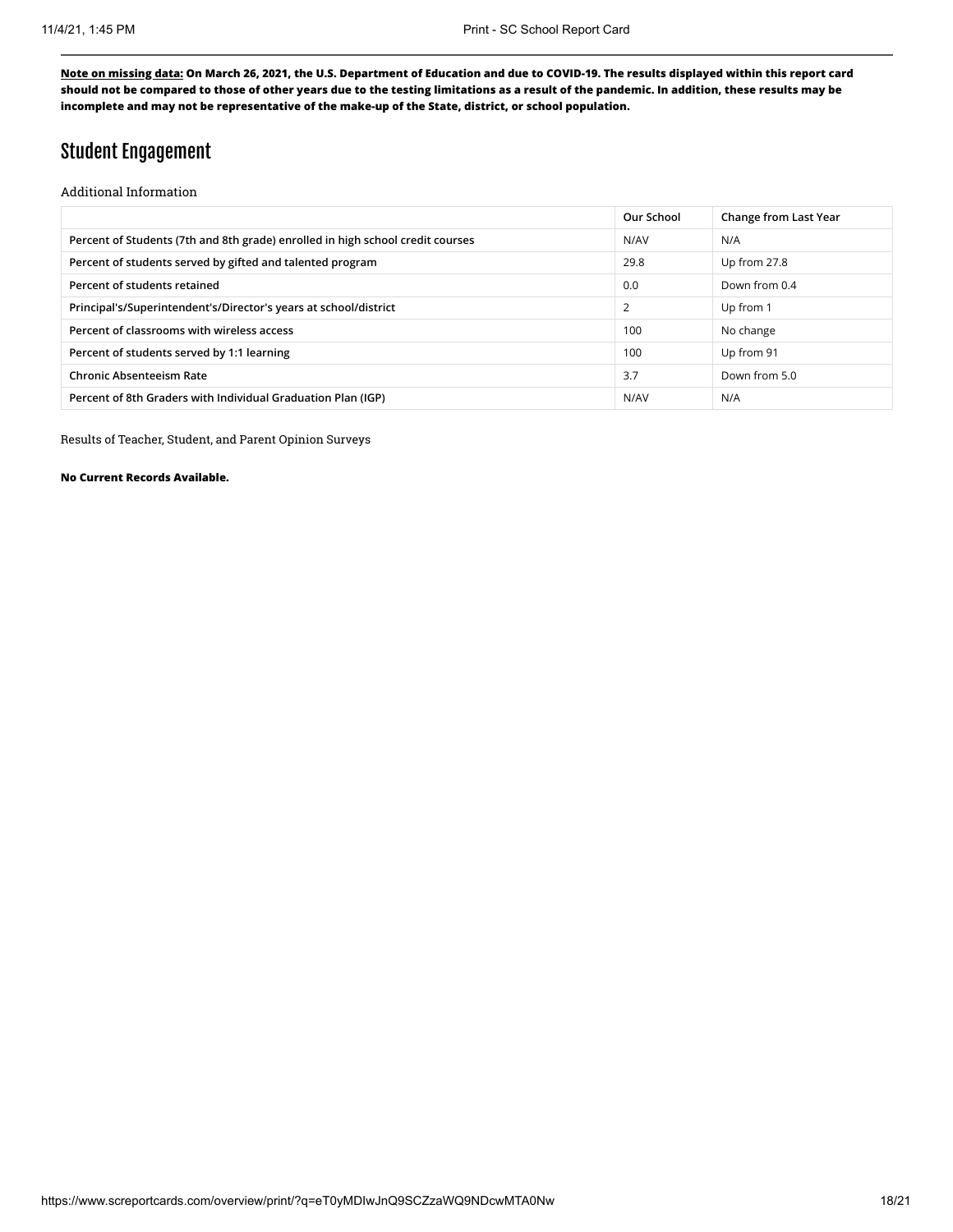### Classroom Environment

|                                                                       | Our School  | Change from Last Year |
|-----------------------------------------------------------------------|-------------|-----------------------|
| <b>Total Number of Teachers</b>                                       | 28          | Up from 25            |
| Percent of teachers with advanced degrees                             | 78.6        | Up from 76.0          |
| Average teacher salary                                                | \$53,947    | Up from \$50,670      |
| Percent of teachers on continuing contract                            | 85.7        | Up from 84.0          |
| Percent of teachers returning from previous year - current year       | 90.9        | Down from 100         |
| Percent of teachers returning from previous year - three year average | N/AV        | N/A                   |
| Percent of teacher vacancies for more than 9 weeks                    | 0.0         | No change             |
| Percent of inexperienced teachers teaching in core classes            | 0.0         | No change             |
| Number of inexperienced teachers teaching in core classes             | $\mathbf 0$ | No change             |
| Percent of out-of-field teachers teaching in core classes             | 18.2        | Up from $0$           |
| Number of out-of-field teachers teaching in core classes              | 2           | Up from 0             |

*ESSA regulations require states to post on their report cards information about teachers with emergency or provisional credentials. South Carolina does not award emergency or provisional credentials, thus that metric is not listed.*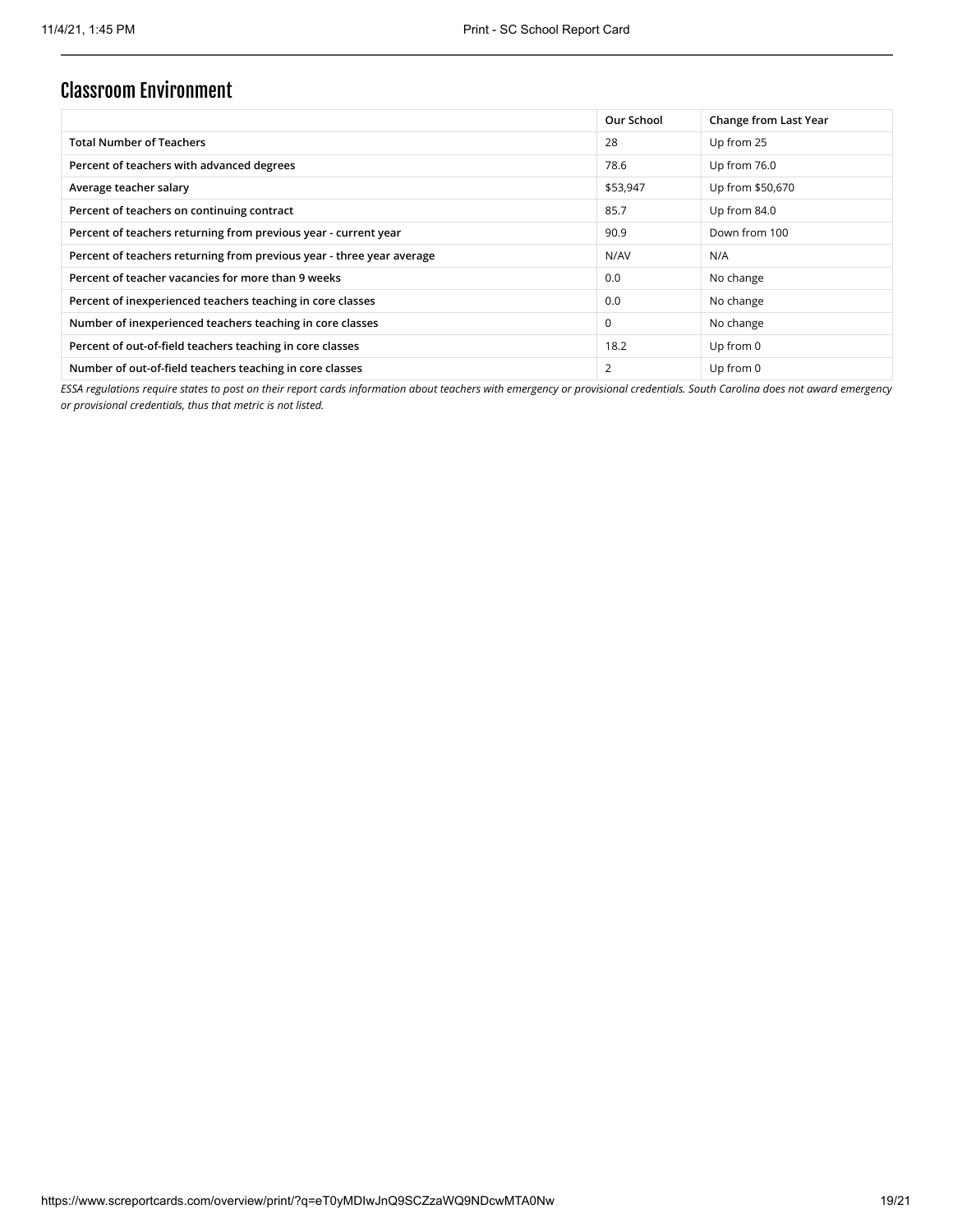# Student Safety

| <b>Evaluations By Parents</b>                                              | Percent Agree/Strongly Agree | <b>Total Responses</b> |
|----------------------------------------------------------------------------|------------------------------|------------------------|
| "My child feels safe at school."                                           | Data N/A                     | Data N/A               |
| "My child's teachers and school staff prevent or stop bullying at school." | Data N/A                     | Data N/A               |
| <b>Evaluations By Teachers</b>                                             | Percent Agree/Strongly Agree | <b>Total Responses</b> |
| "I feel safe at my school before and after hours."                         | Data N/A                     | Data N/A               |
| "The rules for behavior are enforced at my school."                        | Data N/A                     | Data N/A               |

Unsafe Incident Information as reported in the 2019-2020 Incident Management System (IMS)

|                                                                 | Number of Incidents |
|-----------------------------------------------------------------|---------------------|
| Have there been any incidents involving a firearm?              | <b>No</b>           |
| Was a homicide committed at your school?                        | N <sub>0</sub>      |
| Incidents of rape or attempted rape                             | $\mathbf 0$         |
| Incidents of sexual assault (not rape)                          | $\Omega$            |
| Incidents of robbery w/ weapon                                  | $\mathbf 0$         |
| Incidents of robbery w/ firearm or explosive                    | $\Omega$            |
| Incidents of robbery w/out weapon                               | $\Omega$            |
| Incidents of physical attack w/weapon                           | $\Omega$            |
| Incidents of physical attack w/ firearm or explosive            | $\Omega$            |
| Incidents of physical attack w/out weapon                       | $\Omega$            |
| Incidents of threats of physical attack w/ weapon               | $\Omega$            |
| Incidents of threats of physical attack w/ firearm or explosive | $\Omega$            |
| Incidents of threats of physical attack w/out weapon            | $\Omega$            |
| Incidents of possession of firearm or explosive                 | $\mathbf 0$         |
| Students with in-school suspensions                             | $\mathbf 0$         |
| Students with out of school suspensions                         | $\mathbf 0$         |
| Students expelled                                               | $\Omega$            |
| School related arrests and referrals to law enforcement         | $\Omega$            |
| Incidents of bullying and harassment                            | $\Omega$            |

NOTE: For additional information, visit the National Civil Rights Data Collection (CRDC) website here: